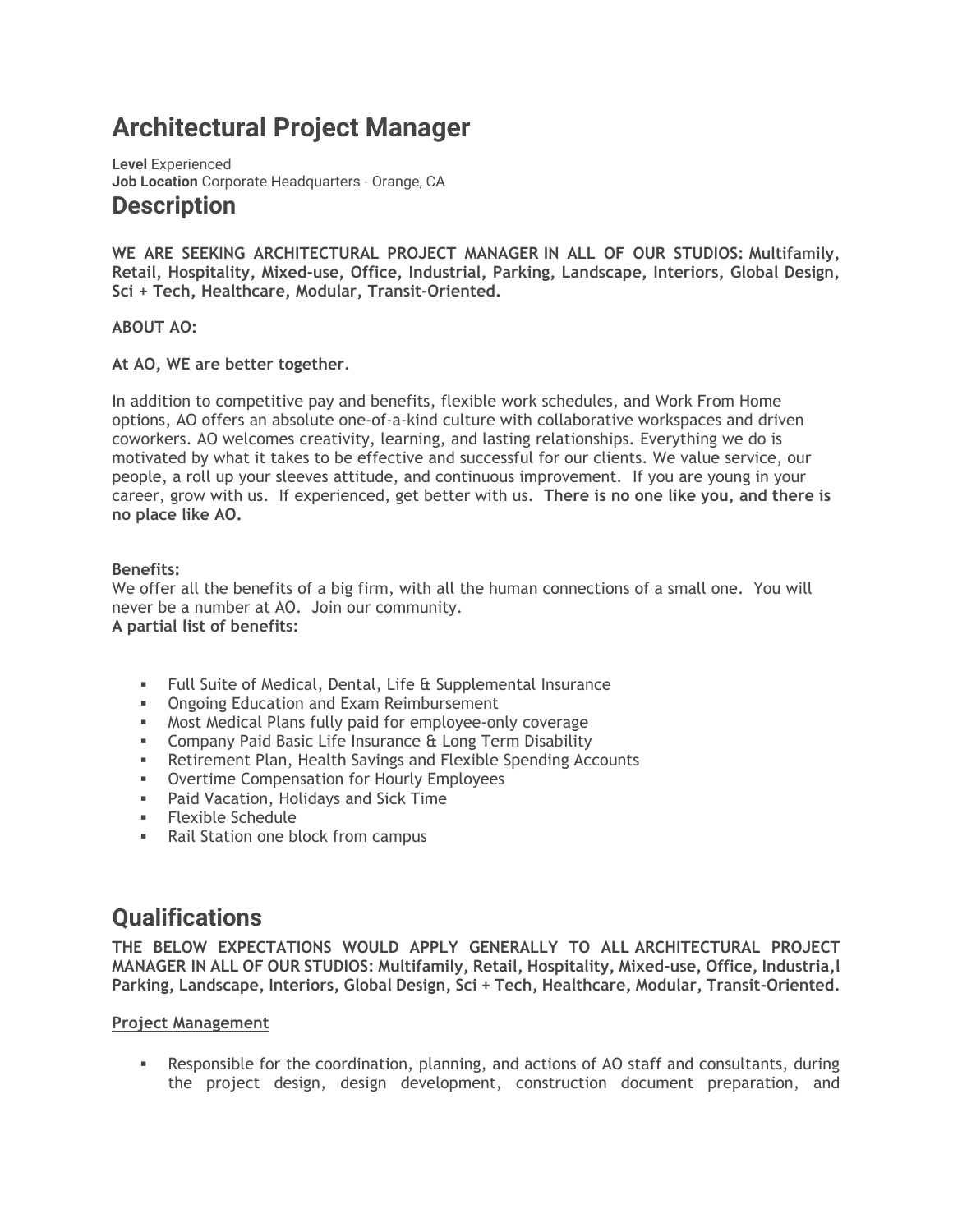construction phases of moderately complex to relatively simple, small-scale, and not technically demanding projects undertaken by AO.

- **EXECT** Responsible for representing Architects Orange at project-related client meetings, team meetings, and construction meetings during the project.
- **•** Responsible for the determination or the assistance of other senior staff in determining project fees, development of contracts, client interaction, organization, and collections during the project process.

## **Project Design Coordination**

- **EXECT** Based upon prior design work prepared by other AO design staff, organize, and understand the project's design intent, needs and requirements, and overall project objectives.
- **•** Based upon this information, using architectural skills and experience, coordinate the interaction of the project team's technical and design staff to further develop the project design and transition the project documents from design concepts and level of completion to thoroughly developed and complete project documents meeting the contractual and client expectations. This process typically includes the origination of architectural solutions to create detailed site plans, floor plans, building elevations, sections details, schedules, and all other aspects of the creative process of developing a unique building based upon client needs, desires, and direction.

# **Project Technical Drawing Preparation and Coordination**

- During the design development and construction document preparation processes, coordinate and direct the work of other AO staff, consultants, and other engineers under the client's contract to prepare and coordinate accurate and complete contract drawings, documents, and specifications that allow the project to obtain building permits from the required administrative agencies.
- During this phase of work, project managers must exercise independent judgment and decision-making based on their technical expertise and experience to meet the client's needs and expectations on projects.
- **•** Project Managers are expected to exercise judgment based upon their experience to plan and execute a project's scope and phases of work within the hours and dollars budgeted during prior contract negotiation. Other senior staff may prepare these initial contracts with or without the Manager's input.
- **•** During the project's duration, if the client requests additional services beyond the original scope, the Project Manager is expected to identify these requests, coordinate, and assist senior staff with preparing client other services requests.
- When necessary, personally prepare and draw the project deliverables as required to complete the project's design development and construction documents.

#### **Project Construction Administration**

- During the project's construction phase, the Project Manager shall prepare and attend to project-related needs in the Bidding and Construction phases of the project.
- Attend project team meetings on the construction site as necessary to direct, ensure, and coordinate the project's construction in conformance with industry standards, the requirements of the project drawings, and the client's expectations.